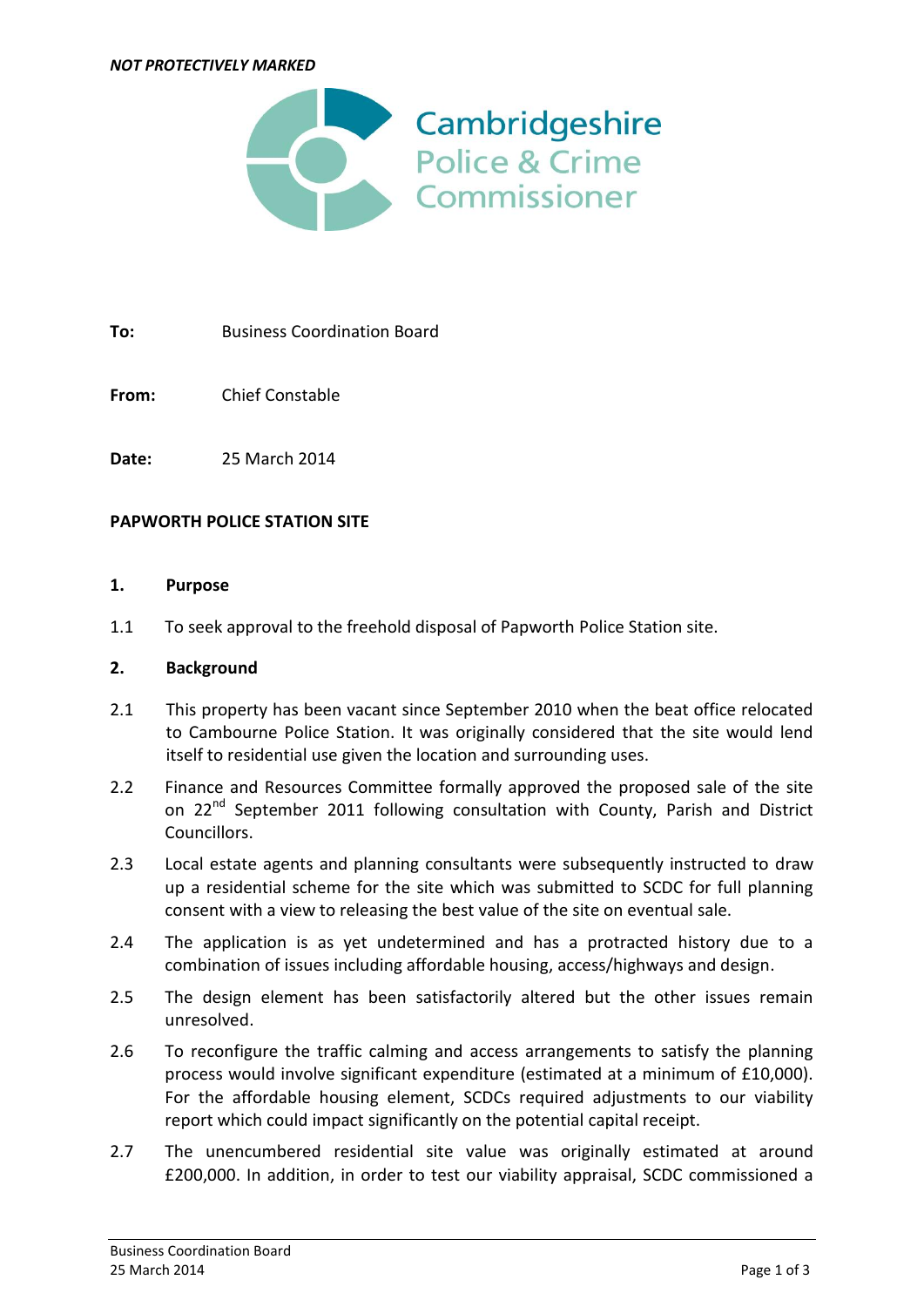report which estimated the current residential site value at £120,000. This is considered to be a very modest valuation.

- 2.8 Given the difficulties with the planning application, an independent valuation report was sought by Estates on alternative commercial use for the site. This concluded that the best alternative use is for a small convenience store supporting a site value of around £165,000.
- 2.9 Estates are in receipt of 2 offers (subject to contract) from the Abbey Group (Cambridgeshire) Ltd who are interested in the acquisition of the site for a convenience store. These are summarised as follows:
	- The first offer is unconditional and not subject to any planning permission. This offer is £220,000 (two hundred and twenty thousand pounds).
	- The second offer is conditional upon receiving planning permission for a convenience store. This offer is £250,000 (two hundred and fifty thousand pounds).
- 2.10 It should be noted that the average annual revenue costs associated with holding this vacant site is in the region of around £6,000.
- 2.11 Section 123 of the Local Government Act 1972 provides that Local Authorities are not permitted to dispose of land or grant leases in excess of 7 years for a consideration which is less than the best which is reasonably obtainable, unless they obtain consent from the Secretary of State or comply with the 2003 dispensations. The valuation evidence demonstrates that the offers from the Abbey Group achieve best consideration and that there are no compliance issues.

## **3. Summary**

- 3.1 Following approval to dispose of the site in September 2011 planning options have been considered and evaluated and an offer to purchase the freehold received.
- 3.2 The conditional offer of £250,000 carries significant uncertainty over timescales for the purchaser to secure planning consent for a convenience store (given the protracted nature of the existing application for residential use).
- 3.3 The unconditional offer of £220,000 represents best value for the site as it removes planning and highway uncertainties and allows the sale to proceed without delay. It also removes the liability of on-going revenue costs and the potential problems associated with the ownership of vacant property. In addition, the resolution and cost of highways/access requirements would fall to the purchaser. This option presents a freehold disposal compliant with s123 of the Local Government Act 1972.

## **4. Recommendation**

4.1 It is recommended to proceed with the unconditional offer of £220,000 from the Abbey Group.